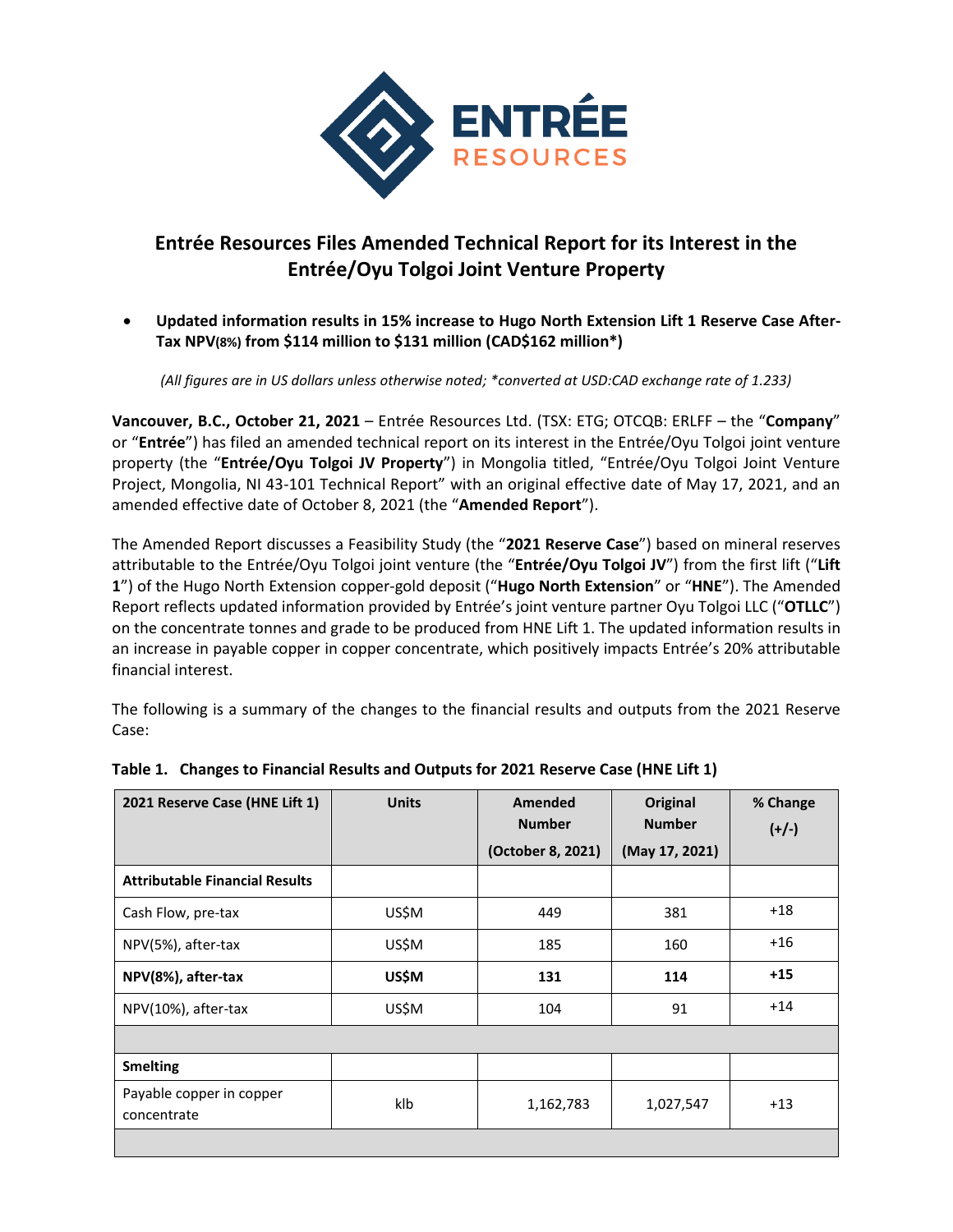| <b>Attributable Mine Costs</b>                          |                      |      |      |      |
|---------------------------------------------------------|----------------------|------|------|------|
| Total cash costs before credits                         | \$/lb payable copper | 1.57 | 1.74 | -10  |
| Total cash costs after credits<br>("C1")                | \$/lb payable copper | 0.79 | 0.85 | $-7$ |
| Total all-in sustaining costs<br>after credits ("AISC") | \$/lb payable copper | 1.26 | 1.36 | $-7$ |

**Notes (no changes between amended and original notes):**

- Long term metal prices used in the net present value ("**NPV**") economic analyses for the 2021 Reserve Case are: copper \$3.25/lb, gold \$1,591.00/oz, silver \$21.08/oz.
- 2021 Reserve Case cash flows are discounted to the beginning of 2021.
- Payable copper in copper concentrate is reported on a 100% basis. Entrée has a participating interest of 20% and OTLLC has a participating interest of 80%. Notwithstanding the foregoing, in respect of products extracted from the Entrée/Oyu Tolgoi JV Property pursuant to mining carried out at depths from surface to 560 metres below surface, the participating interest of OTLLC is 70% and the participating interest of Entrée is 30%.

There are no other significant changes to the key financial assumptions or outputs from the 2021 Reserve Case. Lift 1 of Hugo North (including Hugo North Extension) is currently in development by project operator Rio Tinto as an underground block cave with first development production from Hugo North Extension expected in 2022.

The Amended Report also includes a Preliminary Economic Assessment ("**2021 PEA**") on a conceptual second lift ("**Lift 2**") of the Hugo North Extension deposit. There are no changes to the results of the 2021 PEA as the updated information provided by OTLLC on the concentrate tonnage and grade only applied to Hugo North Extension Lift 1.

LOM highlights of the production and financial results from the 2021 Reserve Case and the 2021 PEA reported in the Amended Report are summarized in Table 2.

**Table 2. Summary LOM Production and Financial Results – Entrée/Oyu Tolgoi JV Property**

| Entrée/Oyu Tolgoi JV Property         | <b>Units</b> | 2021 Reserve Case          | <b>2021 PEA</b> |
|---------------------------------------|--------------|----------------------------|-----------------|
|                                       |              | (HNE Lift 1)               | (HNE Lift 2)    |
| <b>Attributable Financial Results</b> |              |                            |                 |
| Cash Flow, pre-tax                    | US\$M        | 449                        | 1,982           |
| NPV(5%), after-tax                    | US\$M        | 185                        | 541             |
| NPV(8%), after-tax                    | <b>US\$M</b> | 131                        | 306             |
| NPV(10%), after-tax                   | US\$M        | 104                        | 213             |
|                                       |              |                            |                 |
| <b>LOM Recovered Metal</b>            |              |                            |                 |
| Copper Recovered                      | <b>MIb</b>   | 1,249                      | 4,564           |
| Gold Recovered                        | koz          | 549                        | 2,025           |
| Silver Recovered                      | koz          | 3,836                      | 15,067          |
|                                       |              |                            |                 |
| <b>LOM Processed Material</b>         |              |                            |                 |
| Probable Reserve Feed                 |              | 40 Mt @ 1.54% Cu, 0.53 g/t |                 |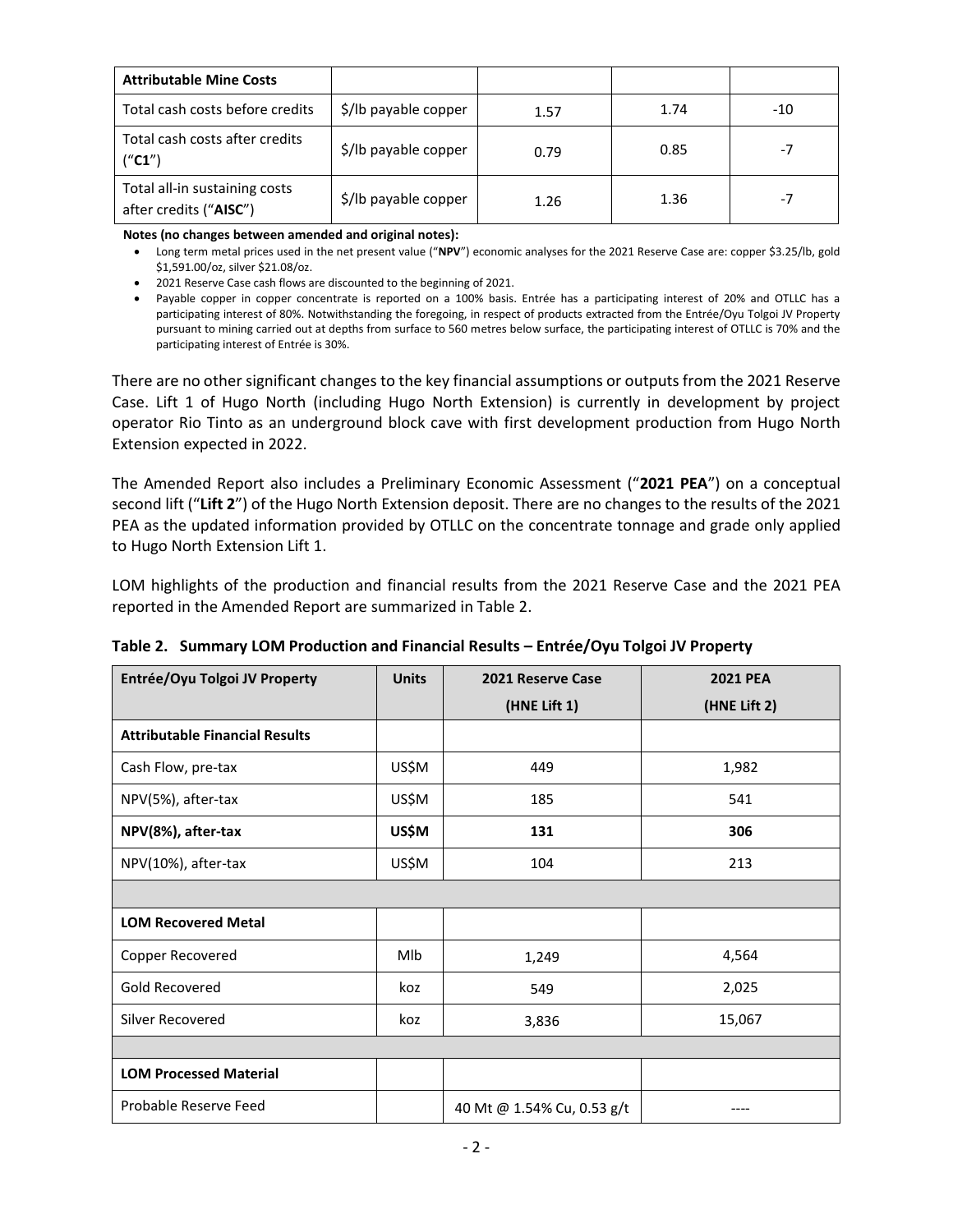|                         | Au, 3.63 g/t Ag |                                                             |
|-------------------------|-----------------|-------------------------------------------------------------|
| Indicated Resource Feed |                 | 77.9 Mt @ 1.35% Cu, 0.49 g/t<br>Au, 3.6 g/t Ag (1.64% CuEq) |
| Inferred Resource Feed  |                 | 87.8 Mt @ 1.35% Cu, 0.49 g/t<br>Au, 3.6 g/t Ag (1.64% CuEq) |

**Notes (no changes between amended and original notes):**

- Long term metal prices used in the NPV economic analyses for the 2021 Reserve Case and the 2021 PEA are: copper \$3.25/lb, gold \$1,591.00/oz, silver \$21.08/oz.
- Mineral Reserves in the 2021 Reserve Case, and Mineral Resources in the 2021 PEA mine plan are reported on a 100% basis.
- Entrée has a 20% interest in the above processed material and recovered metal.
- The Mineral Reserves that form the basis of the 2021 Reserve Case are from a separate portion of the Hugo North Extension deposit than the Mineral Resources in the 2021 PEA.
- The copper equivalent formula ("**CuEq**") is CuEq = Cu + ((Au \* 35.7175) + (Ag \* 0.5773)) / 67.9023 taking into account differentials between metallurgical performance and price for copper, gold and silver. Metal prices used for CuEq calculation are: \$3.08/lb copper, \$1,292.00/oz gold and \$19.00/oz silver. Metallurgical recoveries used for CuEq calculation are 93% for copper, 80% for gold and 81% for silver.
- 2021 Reserve Case cash flows are discounted to the beginning of 2021.
- 2021 PEA cash flows are discounted to the beginning of 2027, the beginning of Hugo North Lift 2 development. Attributable Entrée/Oyu Tolgoi JV production begins in 2031 and ramps up to stable production in 2043. Final Entrée/Oyu Tolgoi JV attributable production concludes in 2056.
- The 2021 Reserve Case and 2021 PEA are exclusive of each other.
- Indicated and Inferred Resource average expected run-of-mine feed grade of 1.35% copper, 0.49 g/t gold, and 3.6 g/t silver (1.64% CuEq) includes dilution and mine losses.

The 2021 PEA is based on Indicated and Inferred Mineral Resources from Lift 2, as the second potential phase of development and mining on the Hugo North Extension deposit. The economic analysis in the 2021 PEA is based on a conceptual mine plan and does not have as high a level of certainty as the 2021 Reserve Case. The 2021 PEA is preliminary in nature and includes Inferred Mineral Resources that are considered too speculative geologically to have the economic considerations applied to them that would enable them to be categorized as Mineral Reserves, and there is no certainty that the 2021 PEA will be realized. Mineral Resources are not Mineral Reserves and do not have demonstrated economic viability.

Both the 2021 Reserve Case and the 2021 PEA are based on information supplied by OTLLC, including the latest information on the concentrate tonnes and grade to be produced from HNE Lift 1, or reported within OTLLC's 2020 Oyu Tolgoi Feasibility Study ("**OTFS20**"). The Lift 1 mine design presented in OTFS20 and the 2021 Reserve Case are subject to future refinements and updates as OTLLC evaluates different design and sequencing options for Panels 1 and 2 as part of its planned Pre-Feasibility and Feasibility level work. The Hugo North Extension deposit is located at the northern portion of Panel 1.

Neither OTFS20 nor the results of the 2021 Reserve Case and 2021 PEA reflect the impacts of the COVID-19 pandemic, which are ongoing and continue to be assessed by OTLLC. In particular, progress on Shafts 3 and 4 has been delayed and the overall impact of these delays is under review by OTLLC. Shafts 3 and 4 are required to support production from Panels 1 and 2 during ramp up to 95,000 tonnes per day.

On December 18, 2020, Turquoise Hill Resources announced that a Definitive Estimate that refines the analysis in OTFS20 and broadly confirms the economics and assumptions presented therein has been completed and delivered to OTLLC by Rio Tinto. The Company has not received a copy of the Definitive Estimate and it was not reviewed or relied upon in the preparation of the 2021 Reserve Case or the 2021 PEA. According to Turquoise Hill Resources, the Definitive Estimate assumes COVID-19 related restrictions in 2021 that are no more stringent than those experienced in September 2020. Should COVID-19 constraints continue beyond 2021, should the COVID-19 situation escalate in 2021 leading to additional restrictions, or should COVID-19 related restrictions or other non-technical criteria result in a delay in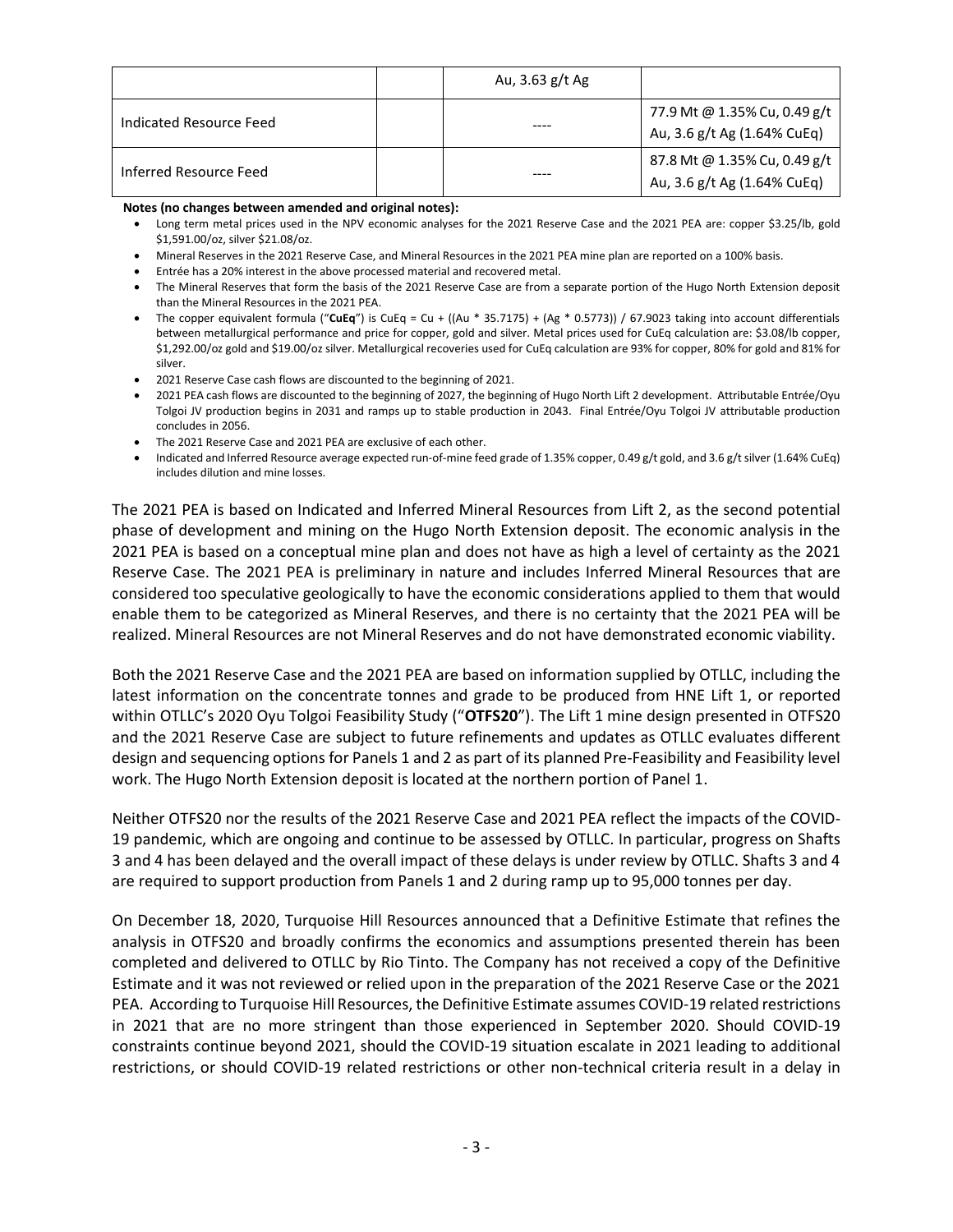commencement of the undercut, which was originally scheduled for mid-2021, the development costs and schedule in OTFS20 and the 2021 Reserve Case and 2021 PEA could be negatively impacted.

In addition to information provided by OTLLC, the cash flows in the 2021 Reserve Case and 2021 PEA are based on Entrée's interpretation of the commercial terms applicable to the Entrée/Oyu Tolgoi JV, and certain assumptions regarding taxes and royalties. The cash flows have not been reviewed or endorsed by OTLLC.

### **AMENDED REPORT**

Further technical information supporting the disclosure in this news release, including data verification, key assumptions, parameters, risks and other factors, is provided in the Amended Report. The Amended Report was completed independently by Wood Canada Limited and is available on SEDAR at [www.sedar.com](http://www.sedar.com/) and on the Company's website. There are no changes to the Mineral Resource or Mineral Reserve estimates based on the updated information provided by OTLLC on the concentrate tonnes and grade to be produced from HNE Lift 1.

### **NON-IFRS PERFORMANCE MEASUREMENT**

Non-IFRS Performance Measurement: "cash costs after credits" (C1) and all-in sustaining cost (ASIC) are non-IFRS performance measurements. These performance measurements are included because these statistics are widely accepted as the standard of reporting cash costs of production in North America. These performance measurements do not have a meaning within IFRS and, therefore, amounts presented may not be comparable to similar data presented by other mining companies. These performance measurements should not be considered in isolation as a substitute for measures of performance in accordance with IFRS.

#### **QUALIFIED PERSONS**

Chris Wright, P.Geo, Kirk Hanson, P.E., Piers Wendlandt, P.E, Dean David, FAusIMM, and Peter Yuan, P.E from Wood are all Qualified Persons as defined by National Instrument 43-101, and have approved the scientific and technical information in this release.

## **ABOUT ENTRÉE RESOURCES LTD.**

Entrée Resources Ltd. is a well-funded Canadian mining company with a unique carried joint venture interest on a significant portion of one of the world's largest copper-gold projects – the Oyu Tolgoi project in Mongolia. Entrée has a 20% or 30% carried participating interest in the Entrée/Oyu Tolgoi JV, depending on the depth of mineralization. Sandstorm Gold Ltd., Rio Tinto and Turquoise Hill Resources Ltd. are major shareholders of Entrée, holding approximately 25%, 9% and 8% of the shares of the Company, respectively. More information about Entrée can be found at [www.EntreeResourcesLtd.com.](http://www.entreeresourcesltd.com/)

#### **FURTHER INFORMATION**

David Jan Investor Relations Entrée Resources Ltd. Tel: 604-687-4777 | Toll Free: 1-866-368-7330 E-mail: [djan@EntreeResourcesLtd.com](mailto:djan@EntreeResourcesLtd.com)

*This News Release contains forward-looking statements within the meaning of the United States Private Securities Litigation Reform Act of 1995 and forward-looking information within the meaning of applicable Canadian securities laws with respect to corporate strategies and plans; requirements for additional capital; uses of funds and projected expenditures; the value and potential value of assets; the expectations set out in OTFS20 and the Amended Report on the Company's interest in the Entrée/Oyu Tolgoi JV Property; timing and status of Oyu Tolgoi underground*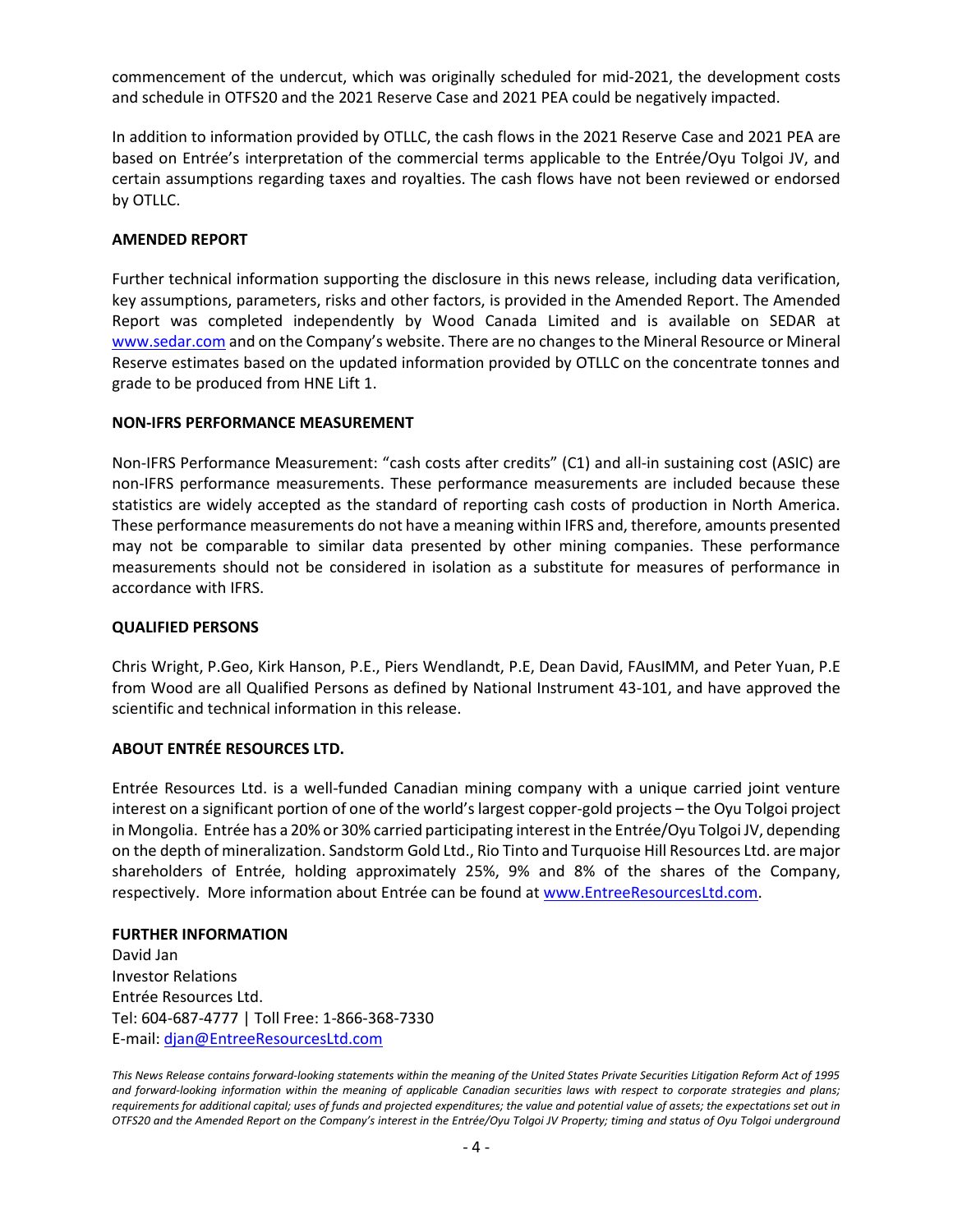*development; the mine design for Hugo North Lift 1 Panel 0 and the related cost and production schedule implications; the re-design studies for*  Panels 1 and 2 of Hugo North (including Hugo North Extension) Lift 1 and the possible outcomes, content and timing thereof; timing and amount *of production from Lift 1 of the Entrée/Oyu Tolgoi JV Property, potential production delays and the impact of any delays on the Company's cash flows, expected copper and gold grades, liquidity, funding requirements and planning; future commodity prices; the potential impact of COVID-19 on Oyu Tolgoi underground development and the Company's business, operations and financial condition; the estimation of Mineral Resources and Mineral Reserves; projected mining and process recovery rates; estimates of capital and operating costs, mill throughput, cash flows and mine*  life; capital, financing and project development risk; mining dilution; discussions with the Government of Mongolia, Rio Tinto, OTLLC and Turquoise *Hill Resources on a range of issues including Entrée's interest in the Entrée/Oyu Tolgoi JV Property, the Shivee Tolgoi and Javhlant mining licences and certain material agreements; potential actions by the Government of Mongolia with respect to the Shivee Tolgoi and Javhlant mining licences and Entrée's interest in the Entrée/Oyu Tolgoi JV Property; the potential for Entrée to be included in or otherwise receive the benefits of the Oyu Tolgoi Investment Agreement or another similar agreement; the potential for the Government of Mongolia to seek to directly or indirectly invest in Entrée's interest in the Hugo North Extension and Heruga deposits; potential size of a mineralized zone; potential expansion of mineralization; potential discovery of new mineralized zones; potential metallurgical recoveries and grades; plans for future exploration and/or development programs and budgets; permitting time lines; anticipated business activities; proposed acquisitions and dispositions of assets; and future financial performance.*

*In certain cases, forward-looking statements and information can be identified by the use of words such as "plans", "expects" or "does not expect", "is expected", "budgeted", "scheduled", "estimates", "forecasts", "intends", "anticipates", or "does not anticipate" or "believes" or variations of such words and phrases or statements that certain actions, events or results "may", "could", "would", "might", "will be taken", "occur" or "be achieved". While the Company has based these forward-looking statements on its expectations about future events as at the date that such statements were prepared, the statements are not a guarantee of Entrée's future performance and are based on numerous assumptions regarding present and future business strategies; the correct interpretation of agreements, laws and regulations; local and global economic conditions and negotiations and the environment in which Entrée will operate in the future, including commodity prices, projected grades, projected dilution, anticipated capital and operating costs, anticipated future production and cash flows, and the anticipated location of certain infrastructure and sequence of mining within and across panel boundaries; the construction and continued development of the Oyu Tolgoi underground mine; and the status of Entrée's relationship and interaction with the Government of Mongolia, OTLLC, Rio Tinto and Turquoise Hill Resources.*

- *With respect to the construction and continued development of the Oyu Tolgoi underground mine, important risks, uncertainties and factors which could cause actual results to differ materially from future results expressed or implied by such forward-looking statements and*  information include, amongst others, the timing and cost of the construction and expansion of mining and processing facilities; the timing *and availability of a long term domestic power source for Oyu Tolgoi (or the availability of financing for OTLLC or the Government of Mongolia to construct such a source); the willingness of third parties to extend existing power arrangements; the potential impact of COVID-19, including any restrictions imposed by health and governmental authorities relating thereto; the implementation and successful execution of the funding plan that is the subject of a Heads of Agreement between Rio Tinto and Turquoise Hill Resources and the amount of any additional future funding gap to complete the Oyu Tolgoi underground project as well as the amount and potential sources of additional funding required therefor, all as contemplated by the Heads of Agreement; the impact of changes in, changes in interpretation to or changes in enforcement of, laws, regulations and government practices in Mongolia; delays, and the costs which would result from delays, in the development of the underground mine; the status of the relationship and interactions and discussions between OTLLC, Rio Tinto and Turquoise Hill Resources with the Government of Mongolia on the continued operation and development of Oyu Tolgoi and OTLLC internal governance (including the outcome of any such interactions or discussions); the willingness and ability of the parties to the Oyu Tolgoi Investment Agreement and the 2015 Oyu Tolgoi Underground Mine Development and Financing Plan to amend or replace either such agreement; the nature and quantum of the current and projected economic benefits to Mongolia resulting from the continued operation of Oyu Tolgoi; the anticipated location of certain infrastructure and sequence of mining within and across panel boundaries; projected commodity prices and their market demand; and production estimates and the anticipated yearly production of copper, gold and silver at the Oyu Tolgoi underground mine.*
- *The 2021 PEA is based on a conceptual mine plan that includes Inferred resources. Numerous assumptions were made in the preparation of the 2021 PEA, including with respect to mineability, capital and operating costs, production schedules, the timing of construction and expansion of mining and processing facilities, and recoveries, that may change materially once production commences at Hugo North Extension Lift 1 and additional development and capital decisions are required. Any changes to the assumptions underlying the 2021 PEA could cause actual results to be materially different from any future results, performance or achievements expressed or implied by forwardlooking statements and information relating to the 2021 PEA.*

*Other risks, uncertainties and factors which could cause actual results, performance or achievements of Entrée to differ materially from future results, performance or achievements expressed or implied by forward-looking statements and information include, amongst others, unanticipated costs, expenses or liabilities; discrepancies between actual and estimated production, Mineral Resources and Mineral Reserves and metallurgical recoveries; development plans for processing resources; matters relating to proposed exploration or expansion; mining operational and development risks, including geotechnical risks and ground conditions; regulatory restrictions (including environmental regulatory restrictions and liability); risks related to international operations, including legal and political risk in Mongolia; risks related to the potential impact of global or national health concerns, including the COVID-19 (coronavirus) pandemic; risks associated with changes in the attitudes of governments to foreign investment; risks associated with the conduct of joint ventures; inability to upgrade Inferred Mineral Resources to Indicated or Measured Mineral Resources; inability to convert Mineral Resources to Mineral Reserves; conclusions of economic evaluations; fluctuations in commodity prices and demand; changing foreign exchange rates; the speculative nature of mineral exploration; the global economic climate; dilution; share price volatility; activities, actions or assessments by Rio Tinto, Turquoise Hill Resources or OTLLC and by government authorities including the Government of Mongolia; the availability of funding on reasonable terms; the impact of changes in interpretation to or changes in enforcement of laws, regulations and government practices, including laws, regulations and government practices with respect to mining, foreign investment, royalties and taxation; the terms and timing of obtaining necessary environmental and other government approvals, consents and permits; the availability and cost of necessary items such as water, skilled labour, transportation and appropriate smelting and refining arrangements; unanticipated reclamation expenses; changes to assumptions as to the availability of electrical power, and the power rates used in operating cost*